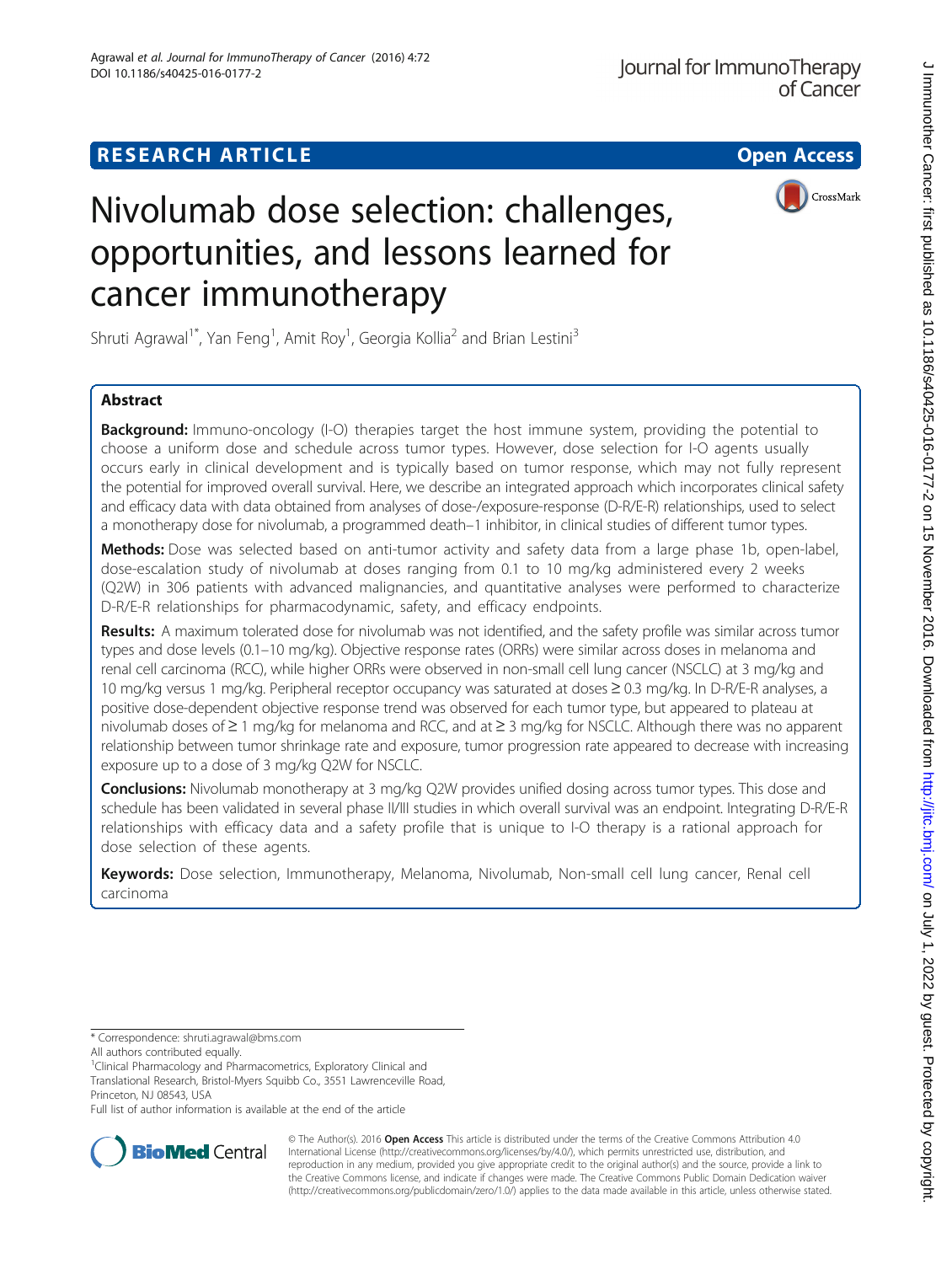#### Background

The oncology treatment landscape has changed considerably in the past decade due to a deeper understanding of tumor biology and tumor-immune interactions at a molecular level. Although there have been clear advances, room remains for significant improvement with regard to the success rate of pivotal clinical trials [[1\]](#page-10-0). A possible reason for this shortfall is that the dose selected to be tested in pivotal trials has traditionally been based on the maximum tolerated dose (MTD) paradigm. Although often appropriate for cytotoxic drugs, the MTD may not be the best approach for selecting phase III doses of targeted and immuno-oncology (I-O) agents, especially for well-tolerated agents, where MTD may not even be determined [\[2](#page-10-0)]. Furthermore, the toxicity profile of targeted and I-O agents differs from that of cytotoxic therapy, and the typical 4-week observation period that is used to identify dose-limiting toxicities (DLTs) may not be sufficient. I-O treatments are associated with a distinctive class of immune-related adverse events (AEs) for which exposure-safety relationships are not yet well understood. Moreover, in early-stage clinical trials when exposure-response (E-R) relationships are typically analyzed, data are often limited by low numbers of patients and limited exposure durations. Taken together, these factors can contribute to selecting a suboptimal bio-logical dose [[3](#page-10-0)].

Dose selection for I-O treatments presents additional unique challenges. Overall survival (OS) is considered the standard endpoint for anti-cancer agents. However, OS is associated with long follow-up times and other early clinical efficacy endpoints (such as Response Evaluation Criteria In Solid Tumors [RECIST] tumor response) may not fully represent the potential clinical benefit in pivotal trials [[4\]](#page-10-0). In vivo models are often limited in predicting clinical efficacy of a given dose and schedule of an I-O agent. Taken together, these factors make phase III dose and schedule selection challenging for I-O agents.

Conversely, I-O drugs may allow identifying a uniform monotherapy dose and scheduling across tumor types and stages of disease. This hypothesis is based on the fact that their mechanisms of action promote anti-tumor activity through direct effects on immune regulatory pathways. Thus, while the characteristics of different tumor types may vary widely, anti-tumor immune response is a core mechanistic feature of I-O agents. Several I-O agents have been approved, including ipilimumab, a cytotoxic T-lymphocyte antigen–4 (CTLA-4) immune checkpoint inhibitor, as well as the programmed death–1 (PD-1) immune checkpoint inhibitors nivolumab and pembrolizumab and the PD-1 ligand (PD-L1) inhibitor atezolizumab. However, one of the earliest, if not the first, published investigations of E-R relationships for an I-O agent was performed with ipilimumab [[5, 6](#page-10-0)]. In those analyses, which were based on population pharmacokinetics (PPK) modeling, higher steady-state trough concentrations (Cminss) were associated with improved OS and increased anti-tumor activity but with a higher incidence of immune-related AEs. Ultimately, ipilimumab monotherapy demonstrated superior OS in a phase III trial in patients with previously treated metastatic melanoma at a dose level and schedule of 3 mg/kg every 3 weeks (Q3W) for up to four doses [\[7](#page-10-0)]. These results indicate that characterizing the relationships between pharmacokinetics (PK) (ie, exposure) and key clinical outcomes from phase I and II trials represents a valid approach to dose selection for I-O agents.

Here, we describe the multifactorial considerations employed in selecting a monotherapy dosing regimen that was investigated in phase III trials of nivolumab across three tumor types (melanoma, non-small cell lung cancer [NSCLC], and renal cell cancer [RCC]). The phase III dosing regimen was selected based on an integrated analysis of safety and efficacy across tumor type and dose level, and dose-response (D-R)/E-R relationships of efficacy, safety, and pharmacodynamic biomarkers from a large phase Ib study in patients with advanced or recurrent solid malignancies [\[8](#page-10-0)]. The nivolumab dosing regimen selected was shown to be safe and effective in four large, randomized, controlled trials [[9](#page-10-0)–[12\]](#page-10-0).

#### Methods

#### Patients and study design

Patients included in the nivolumab dose selection analysis ( $N = 306$ ) had participated in a large phase Ib open-label, dose-escalation, cohort-expansion study to evaluate the anti-tumor activity and safety of nivolumab in previously treated advanced or recurrent malignancies across advanced melanoma, NSCLC (including both squamous and non-squamous), RCC, metastatic castrationresistant prostate cancer (mCRPC), or colorectal cancer (CRC) (CA209-003; Additional file [1](#page-9-0): Figure S1) [[8](#page-10-0)]. Patients received nivolumab at doses ranging from 0.1 to 10 mg/kg every 2 weeks (Q2W) administered as an intravenous infusion, for up to 2 years, unless they had a complete response (CR), unacceptable AEs, progressive disease (PD), or withdrew consent. Tumor response assessments were conducted every 8 weeks. All participants, or their legal representatives, gave written informed consent prior to enrollment.

Patients across tumor types were enrolled into cohorts of 3–6 per dose level. Dose escalation proceeded when a minimum of three patients had completed the safety evaluation period (56 days) at a given dose level, with DLTs observed in less than one third of patients. Intrapatient dose escalation was not permitted.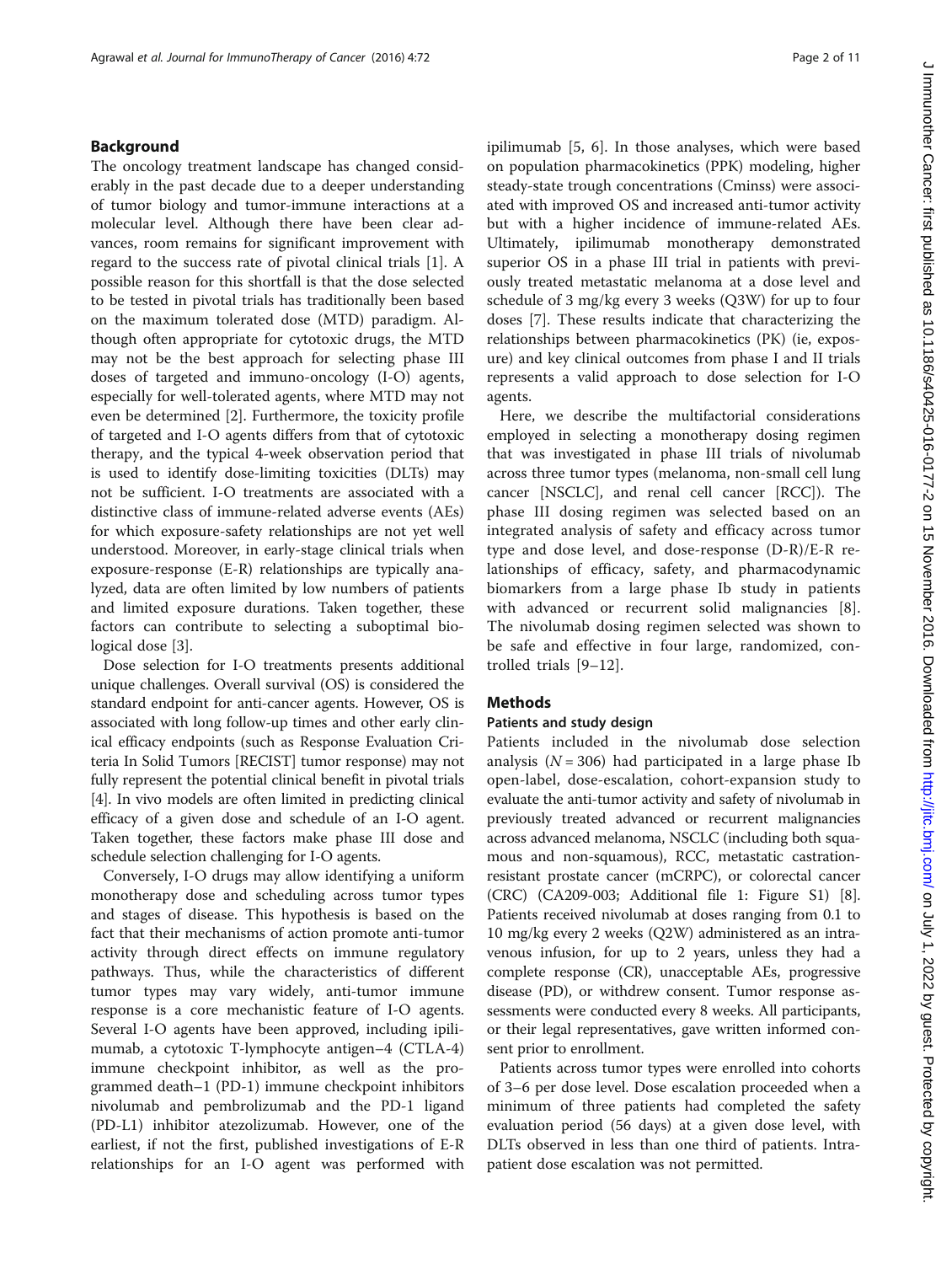Further dose-expansion cohorts were enrolled for melanoma (assigned to a dose of 0.1, 0.3, 1, 3, or 10 mg/kg), NSCLC (either squamous or non-squamous, assigned to a dose of 1, 3, or 10 mg/kg), and RCC (at a dose of 1 or 10 mg/kg).

#### Safety

Safety evaluations were conducted for all treated patients at baseline and at regular intervals. The severity of AEs was graded according to the National Cancer Institute Common Terminology Criteria for Adverse Events, v3.0 [[13\]](#page-10-0). AEs were coded with the use of the Medical Dictionary for Regulatory Activities (MedDRA), version 15.1. Select AEs, defined as those with a potential immunologic cause, were coded with the use of a predefined list of MedDRA terms.

#### **Efficacy**

The efficacy population consisted of patients in whom the response could be evaluated and who had measurable disease at baseline with one of the following: at least one scan obtained during treatment, clinical evidence of disease progression, or death.

Efficacy endpoints included objective response rate (ORR) and progression-free survival at 24 weeks (PFSR 24). ORR was based on best overall response (BOR) of CR and partial response (PR) as derived by the sponsor using RECIST v1.1 criteria [\[14](#page-10-0)]. Objective responses were confirmed by at least one sequential tumor assessment, scheduled at screening and between days 52 and 56 of each cycle, and ORR was calculated as  $(CR + PR)/$ number of patients  $\times$  100 in the study population. The confidence intervals for ORR were based on the Clopper Pearson interval.

PFSR 24 was calculated as the proportion of patients without disease progression or death at 24 weeks, according to the Kaplan-Meier method, with confidence intervals using the Greenwood method.

#### Integrated PK, D-R/E-R analyses Nivolumab PK

Nivolumab PK was characterized by an integrated PPK approach with intensive and sparse PK data from 343 patients with solid tumors, who were enrolled in a pilot phase I study ( $N = 39$ ) and large phase Ib ( $N = 304$ ) study [[8, 15](#page-10-0)]. The effects of the following covariate-parameter relationships were estimated in the PPK model: baseline body weight, age, sex, estimated glomerular filtration rate (GFR), lactate dehydrogenase (LDH), albumin, total bilirubin, C-reactive protein, and absolute lymphocyte count on clearance and body weight and sex on central volume of distribution. Visual predictive check was used to evaluate the performance of the PPK model, and summary measures of steadystate trough, peak, and time-averaged concentration (Cminss, Cmaxss, and Cavgss) were determined for each patient for whom nivolumab concentration data were available [\[16\]](#page-10-0).

#### Pharmacodynamics

To determine D-R of the pharmacodynamic biomarker, receptor occupancy (RO), serum concentrations of nivolumab were quantified with the use of an enzyme-linked immunosorbent assay. In the phase Ib study, peripheralblood mononuclear cells were isolated from patients at baseline and after the first treatment cycle to estimate RO of PD-1 by nivolumab on circulating CD3+ T cells by means of flow cytometry at baseline and week 8 posttreatment [\[8](#page-10-0), [15](#page-10-0)]. The available RO data were fitted to a maximum possible effect (Emax) model as a function of nivolumab concentration [[15](#page-10-0)].

#### D-R analyses for safety and tolerability

D-R relationships of safety and tolerability were examined with respect to grade  $\geq$  3 AEs, AEs leading to discontinuation, as well as maintenance of dose-intensity. The D-R of time-to-event of grade  $\geq$  3 AEs and AEs leading to discontinuation were described by Kaplan-Meier analyses of pooled safety data across tumor types of patients enrolled in the phase Ib study. Dose interruption was allowed in the phase Ib study, and tolerability was also examined graphically by plotting dose intensity versus time.

#### E-R analyses for efficacy

Nivolumab E-R relationships of efficacy were investigated with respect to confirmed objective response, and tumor growth dynamics (TGD). Assessment of the relationship of nivolumab Cminss and TGD model estimated shrinkage and progression rates complements the more conventional assessment of efficacy by OR, by enabling an assessment of the nivolumab on the entire longitudinal time-profile of tumor response that goes beyond the effect on categories of BOR.

The E-R of OR was described by separate logistic regression models for each of the following tumor types: melanoma, NSCLC, and RCC. Linear, log-linear, and non-parametric (restricted cubic spline) functional forms of Cminss were assessed in the logit function. Potentially modulatory covariate effects were not included in E-R models, given the limited data available at the time of dose selection.

The logistic regression analysis of E-R of OR found that the probability of OR was best described by logtransformed steady-state trough concentration (Cminss), in each of the tumor types (melanoma, NSCLC, and RCC), which suggests that the probability of OR increases with increasing Cminss for each of these tumor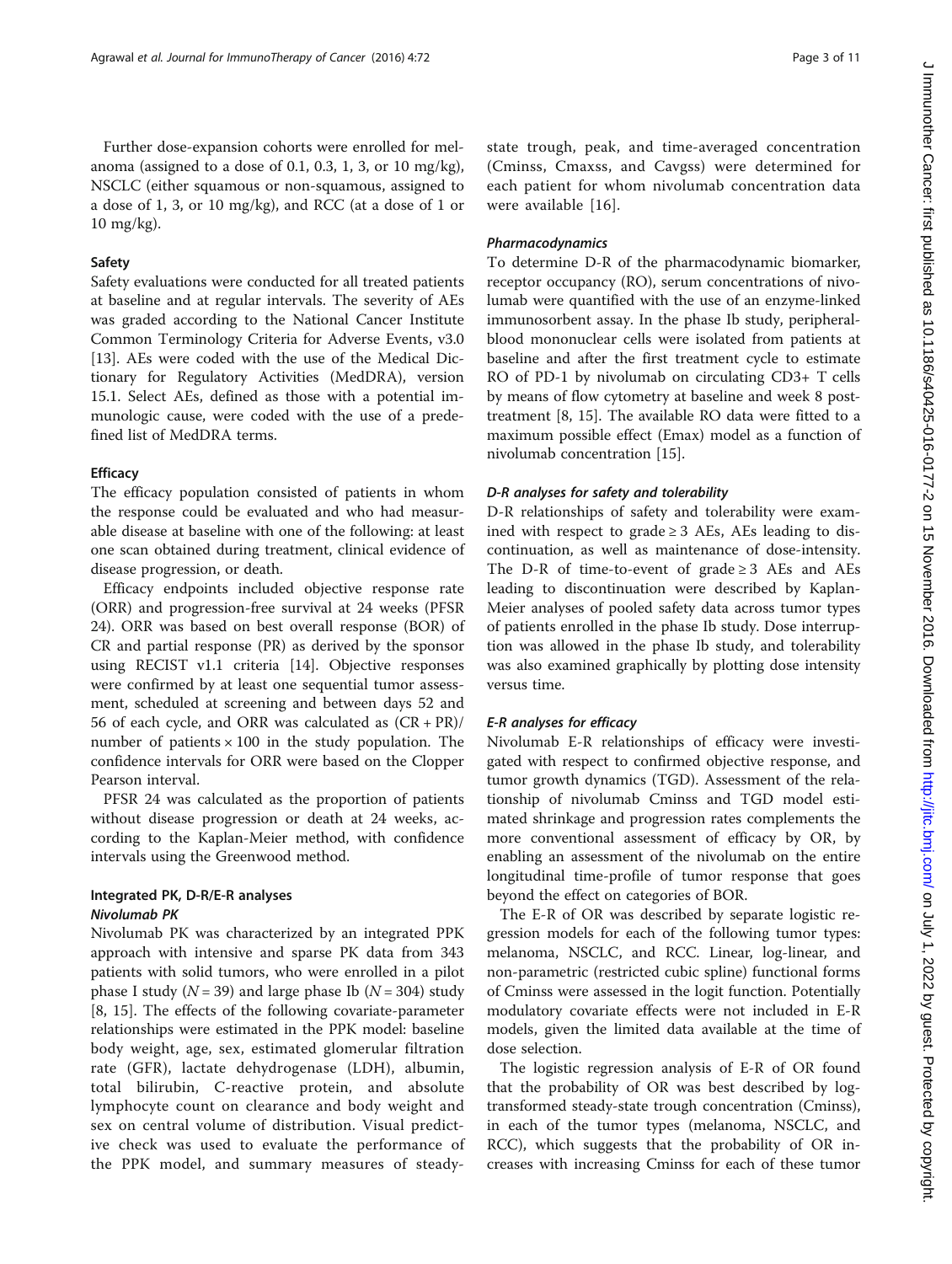<span id="page-3-0"></span>types (Fig. 1). However, the observed proportion of responders was highest with 3 mg/kg in each of these tumor types. Exploratory analysis of OR revealed that the subset of patients with higher Cminss within a dose tended to respond better than some patients at higher doses who had even higher Cminss. Thus, further exploratory analysis was performed to investigate the reason for the inconsistency between the observed and model predicted responses.

The time course of tumor size was characterized by a non-linear mixed-effect TGD model described previously [\[17](#page-10-0)]. Specifically, the tumor size (sum of longest diameter of index lesions) at each tumor assessment visit was described by the following equation:

$$
TS_i(t) = BTS_{(i)} \times e^{-SR_i t} + PR_i \times t,
$$

where  $TS_i(t)$  is the tumor size at time t for the ith patient; and  $BTS_i$ ,  $SR_i$ , and  $PR_i$  represent baseline tumor size, tumor shrinkage rate constant, and linear tumor progression rate for the ith patient, respectively.

The relationship between nivolumab Cminss and TGD model parameters (SR and PR) were evaluated by tumor type.

#### Results

A total of 306 patients with advanced solid tumors, including melanoma ( $n = 107$ ), NSCLC ( $n = 129$  [including 74 with non-squamous, 54 with squamous, and 1 with unknown histology]), RCC  $(n = 34)$ , CRC  $(n = 19)$ , and mCRPC  $(n = 17)$  received treatment with nivolumab monotherapy in the phase Ib study between October 2008 and March 2013 (see Additional file [2:](#page-9-0) Table S1). Baseline characteristics have been described previously [[8\]](#page-10-0). Safety data are presented for all patients who received at least one dose of nivolumab. Efficacy data are presented for 270 patients with melanoma, NSCLC, and RCC. The protocol specified dosing frequency was Q2W for all patients in the study.

No MTD was identified up to the highest dose tested (10 mg/kg Q2W). Overall, nivolumab was considered safe and tolerable up to 10 mg/kg Q2W. The median duration of therapy across all tumor types and doses was 16.1 weeks (Additional file [3:](#page-9-0) Table S2 and Additional file [4](#page-9-0): Figure S2). A relative dose intensity of  $\geq 90$  % was achieved in 265 (86.6 %) treated patients. Based on dose intensity, patients received 10 mg/kg Q2W without continued discontinuations.

Overall, the safety profile of nivolumab monotherapy was generally manageable and was consistent with the mechanism of action of nivolumab. No MTD was reached at doses tested up to 10 mg/kg Q2W. The nature, frequency, and severity of treatment-related AEs were similar across dose levels (Table [1](#page-4-0)) and tumor types (Table [1](#page-4-0) and Fig. [2\)](#page-5-0), as were AEs leading to discontinuation. The most common reason for discontinuation was disease progression  $(n = 193, 67.5 \%)$ . Of all treated patients, 43 (14.1 %) delayed study drug and 11 (3.8 %) discontinued permanently due to an AE. Deaths were reported in 75 patients (24.5 %) within 100 days of the last dose of nivolumab. While most deaths (70 of 75; 93 %) were due to malignant disease, a total of five deaths were due to treatment-related pneumonitis (four with NSCLC and one with CRC) at doses of 1 ( $n = 2$ ), 3 ( $n = 2$ ), and

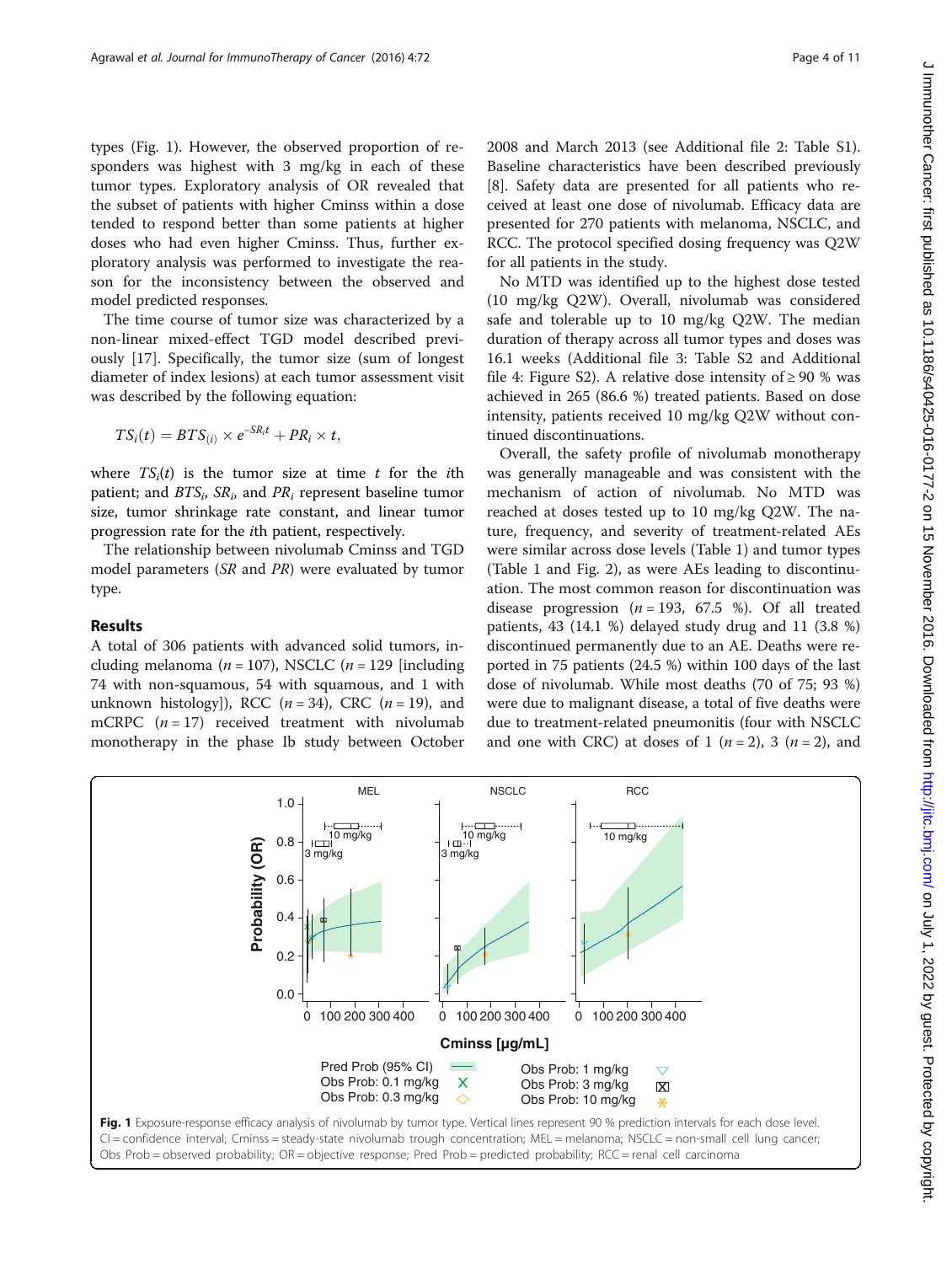<span id="page-4-0"></span>

|                                            | Dose (mg/kg Q2W)  |                          |            |            |             |             |
|--------------------------------------------|-------------------|--------------------------|------------|------------|-------------|-------------|
| Patients with treatment-related AEs, % (n) | 0.1               | 0.3                      |            | 3          | 10          | Total       |
|                                            | $(N = 17)$        | $(N = 18)$               | $(N = 86)$ | $(N = 54)$ | $(N = 131)$ | $(N = 306)$ |
| Any grade                                  | 77(13)            | 78 (14)                  | 81 (70)    | 74 (40)    | 71 (93)     | 75 (230)    |
| Grade 3/4                                  | 29(5)             | 17(3)                    | 14(12)     | 20(11)     | 16(21)      | 17(52)      |
| Serious grade 3/4                          | 6(1)              | $\Omega$                 | 5(4)       | 9(5)       | 11(14)      | 8(24)       |
| Leading to DC                              | 18(3)             | $\circ$                  | 11(9)      | 7(4)       | 12(16)      | 11(32)      |
| Deaths                                     | $\qquad \qquad -$ | $\overline{\phantom{m}}$ | 2(2)       | 4(2)       | 1(1)        | 2(5)        |
|                                            | Tumor type        |                          |            |            |             |             |
| Patients with treatment-related AEs, % (n) | <b>NSCLC</b>      | <b>MEL</b>               | RCC        | <b>CRC</b> | mCRPC       | Total       |
|                                            | $(N = 129)$       | $(N = 107)$              | $(N = 34)$ | $(N = 19)$ | $(N = 17)$  | $(N = 306)$ |
| Dose levels (mg/kg)                        | $1 - 10$          | $0.1 - 10$               | 1, 10      | 10         | 10          |             |
| Any grade                                  | 71 (91)           | 84 (90)                  | 85 (29)    | 58 (11)    | 53 (9)      | 75 (230)    |
| Grade 3/4                                  | 14(18)            | 22(24)                   | 18(6)      | 16(3)      | 6(1)        | 17(52)      |
| Serious grade 3/4                          | 6(8)              | 9(10)                    | 9(3)       | 11(2)      | 6(1)        | 8(24)       |
| Leading to DC                              | 12(16)            | 9(10)                    | 9(3)       | 16(3)      | $\circ$     | 11(32)      |
| Deaths                                     | 3(4)              |                          |            | 5(1)       |             | 2(5)        |

AE adverse event, CRC colorectal cancer, DC discontinuation, mCRPC metastatic castration-resistant prostate cancer, MEL melanoma, NSCLC non-small cell lung cancer, Q2W every 2 weeks

10 mg/kg  $(n = 1)$ , which occurred independent of dose. Generally, AEs were manageable and reversible with the use of immuno-suppressants.

There was no apparent relationship between the incidence of select AEs and the dose of nivolumab. Integrated D-R for safety was assessed with respect to the cumulative time-to-event distribution of grade  $\geq 3$ treatment-related AEs and AEs leading to discontinuation across all tumor types in the dose-ranging phase Ib study (Fig. [2](#page-5-0)). The probability of AEs leading to discontinuation appeared to be lower in doses  $\leq 1$  mg/kg compared with the 3 and 10 mg/kg doses. The probabilities of both grade  $\geq 3$  treatment-related AEs and those leading to discontinuation were similar between 3 and 10 mg/kg doses. In addition, relative dose intensity across dose levels appeared to be > 90 % for all dose levels. The average dose intensity per patient was 1.0, 2.9, and 9.8 mg/kg/2 weeks for 1.0, 3.0, and 10.0 mg/kg dose levels, respectively.

Overall, with no established MTD, similar dose intensity, nature, and frequency of AEs across dose levels, and manageable safety profile of nivolumab, 10 mg/kg Q2W was considered safe and tolerable.

In the 69 evaluated patients with melanoma, peripheral PD-1 RO was saturated at  $\geq$  0.3 mg/kg doses after 8 weeks (Fig. [3a](#page-6-0)). The E-R relationship for RO is shown in Fig. [3b.](#page-6-0) Peripheral RO is saturated at a lower concentration with doses corresponding to  $\geq 0.3$  mg/kg. In addition, there were minor increases in activated T cells in peripheral blood, with no evidence of D-R. The

peripheral pharmacodynamics data did not differentiate activity by dose level. However, it should be noted that the relationship between peripheral and intra-tumoral PD-1 RO and T-cell proliferation has not been established and may have limited value in understanding D-R relationships.

ORRs were similar across the evaluated dose ranges for melanoma and RCC. However, higher ORRs were observed for NSCLC at 3 (24.3 %) and 10 mg/kg (20.3 %) than at 1 mg/kg Q2W (3 %) (Table [2](#page-6-0)). The PFSR 24 was numerically higher at 3 mg/kg for melanoma and NSCLC than at other doses tested (melanoma: 0.1, 0.3, 1, and 10 mg/kg; NSCLC: 1 and 10 mg/kg). For RCC, ORRs were similar for 1 and 10 mg/kg, and PFSR 24 was numerically higher at 10 mg/kg than at 1 mg/kg (Table [2\)](#page-6-0).

The E-R for efficacy was evaluated for multiple endpoints, such as objective response (OR), representing early clinical activity and TGD modeling, which is independent of follow-up and not affected by unconventional responses seen with cancer immunotherapy. In order to characterize the E-R for efficacy with OR, a log-linear function of Cminss was selected for logistic regression for three tumor types. As shown in Fig. [1,](#page-3-0) a trend was observed between the probability of OR and higher Cminss, but this appeared to plateau at doses  $\geq 1$  mg/kg for melanoma and ≥ 3 mg/kg for NSCLC. The E-R relationship for RCC appeared linear, although it should be noted that only two doses (1 and 10 mg/kg) were evaluated. However, given the confidence intervals, there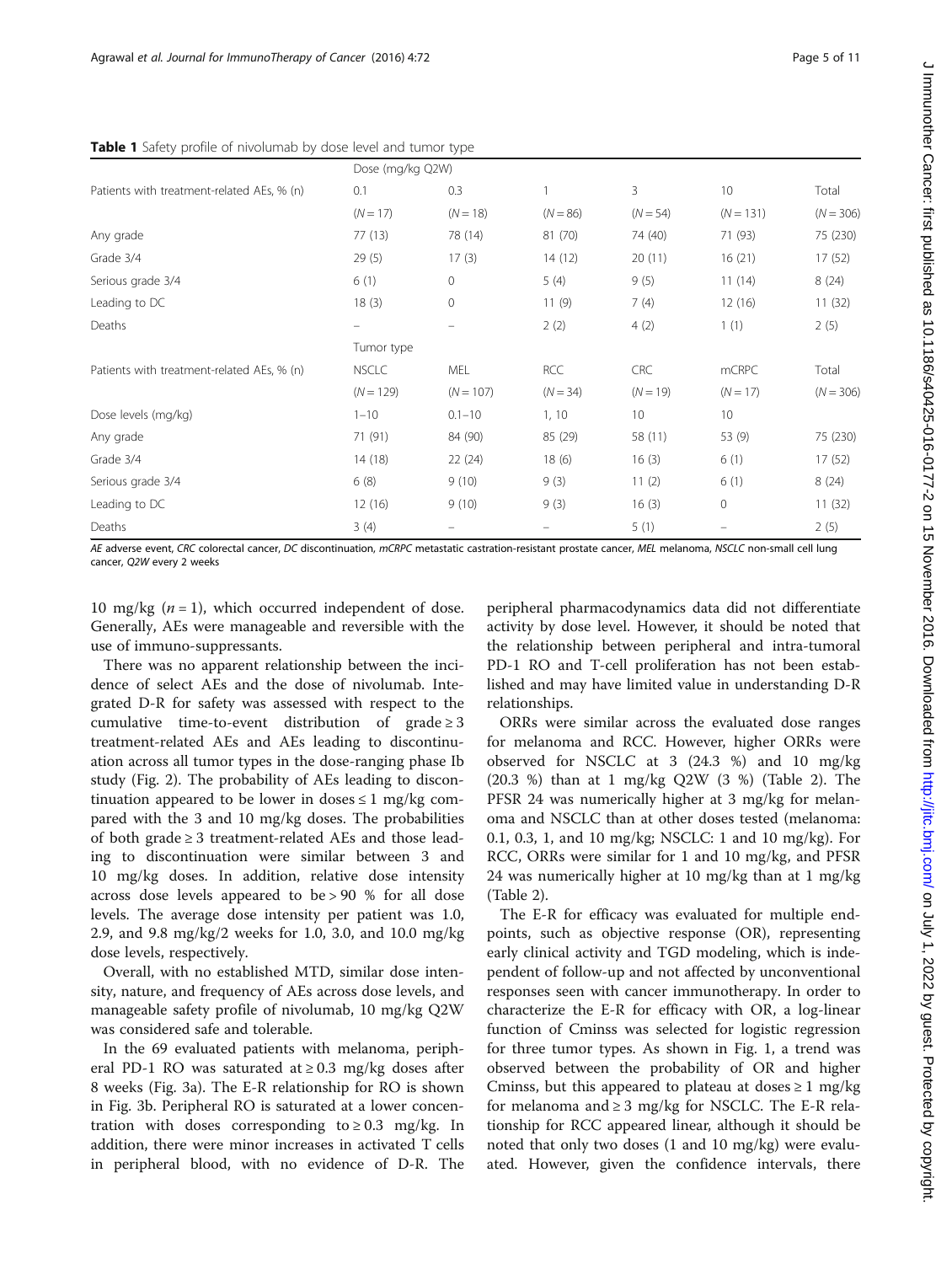<span id="page-5-0"></span>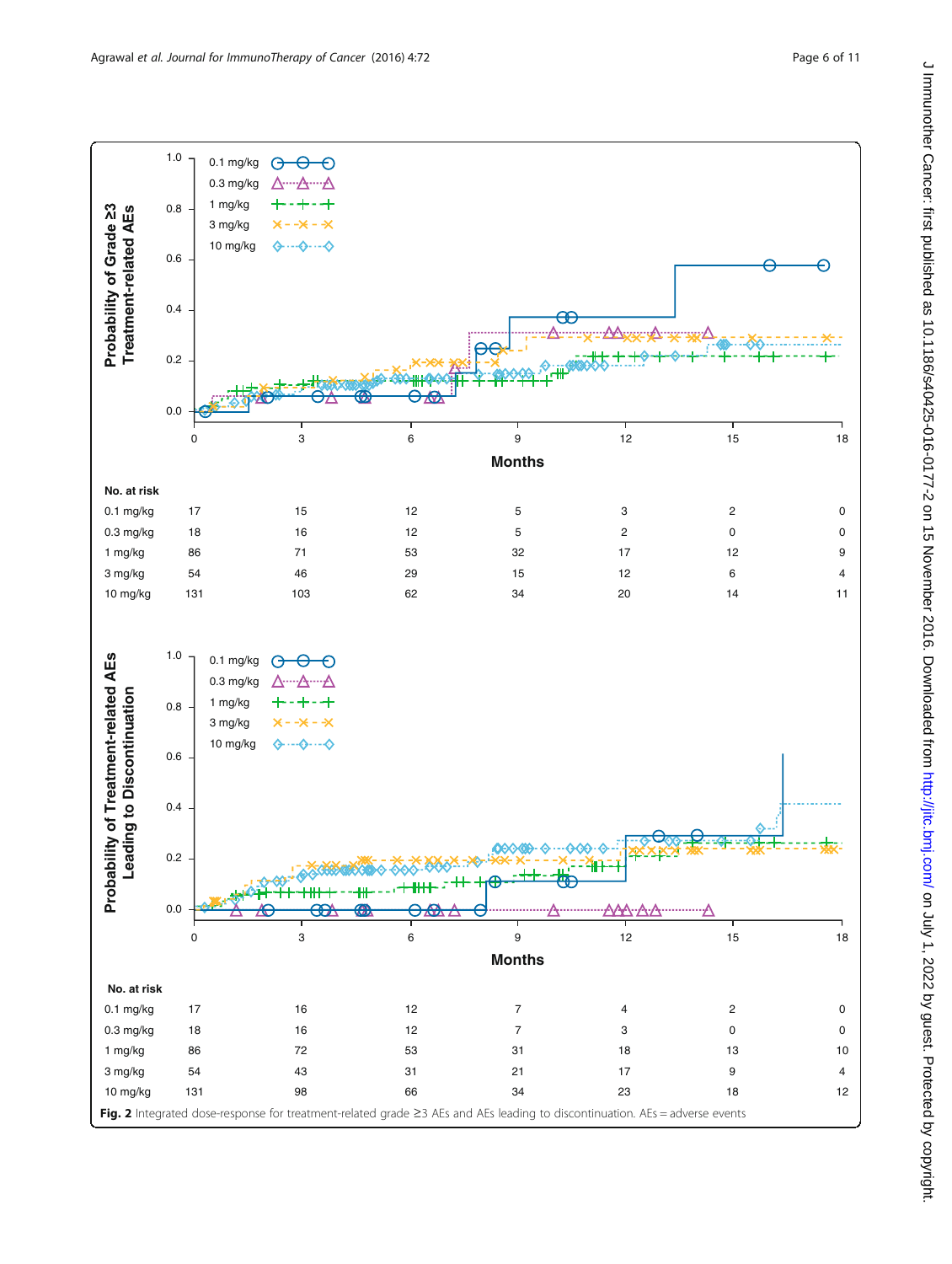<span id="page-6-0"></span>

appeared to be no difference in response rates at these two doses.

Exploratory analyses revealed that the responders at each dose level tended to be clustered at the higher exposures compared with non-responders at the same dose level. Additionally, some of the patients tended to respond better than others at higher dose levels who had higher exposures. This phenomenon was further evaluated by performing E-R analysis by dose (Fig. [4](#page-7-0) for melanoma and Additional file [5](#page-9-0): Figure S3 and Additional

|  | Table 2 ORR and PFSR 24 rates by dose in patients with melanoma, NSCLC, and RCC treated with nivolumab monotherapy |  |
|--|--------------------------------------------------------------------------------------------------------------------|--|
|--|--------------------------------------------------------------------------------------------------------------------|--|

| Dose (mg/kg) | MEL $(N = 107)$ |            | NSCLC $(N = 129)$ |            | $RCC (N = 34)$ |            |  |
|--------------|-----------------|------------|-------------------|------------|----------------|------------|--|
|              | ORR % (n/N)     | PFSR 24, % | ORR % (n/N)       | PFSR 24, % | ORR % (n/N)    | PFSR 24, % |  |
| 0.1          | 35(6/17)        | 41         |                   |            |                |            |  |
| 0.3          | 28 (5/18)       | 35         |                   |            |                |            |  |
|              | 31(11/35)       | 51         | 3(1/33)           | 26         | 28 (5/18)      | 50         |  |
|              | 41(7/17)        | 55         | 24 (9/37)         | 40         |                |            |  |
| 10           | 20(4/20)        | 35         | 20 (12/59)        | 33         | 31(5/16)       | 67         |  |

- not tested, MEL melanoma, NSCLC non-small cell lung cancer, ORR objective response rate, PFSR 24 progression-free survival rate at 24 weeks, RCC renal cell carcinoma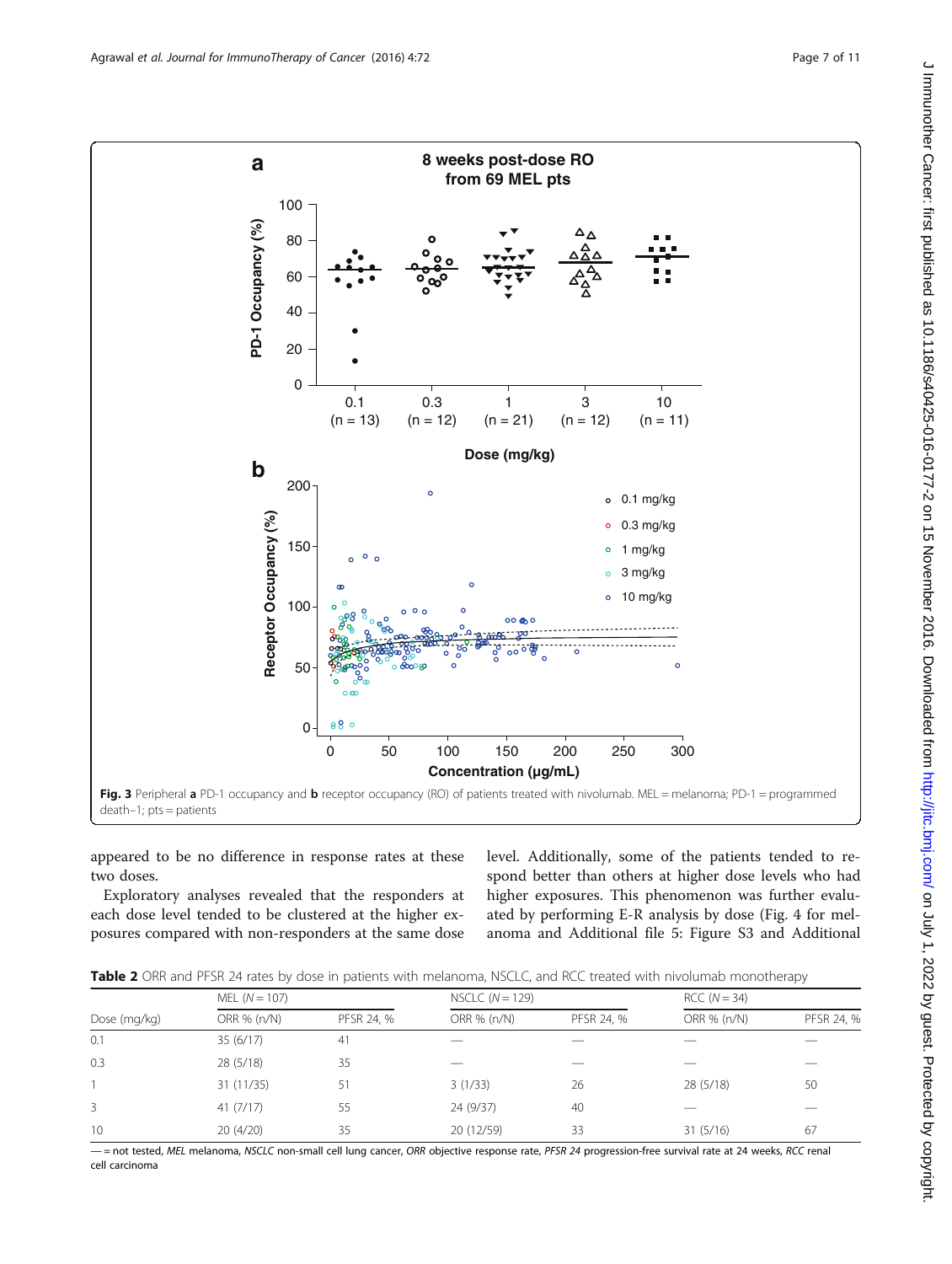<span id="page-7-0"></span>

file [6](#page-9-0): Figure S4 for RCC and NSCLC). Notably, the dose-level E-R did not appear to be consistent with the overall E-R. This result appeared more evident in the E-R for melanoma, where the by-dose E-R curves for 1, 3, and 10 mg/kg are approximately parallel. This pattern of E-R suggested that nivolumab clearance may be associated with the probability of OR, such that patients with inherently lower clearance tend to respond better. Clearance was a highly significant predictor of response, and the relationship between clearance and probability of OR was consistent across patients at all dose levels (Fig. 4). Although the results of TGD modeling were different for each tumor type, there were no apparent relationships between tumor shrinkage rates and exposure. Tumor progression rate decreased with increasing exposure for melanoma, NSCLC, and RCC; however, higher exposures appear to be required for NSCLC to achieve the maximum decrease in tumor progression

Overall these results showed that nivolumab is well tolerated up to 10 mg/kg Q2W. Moreover, D-R/E-R relationships for efficacy suggested that nivolumab at 1 mg/kg Q2W may be active for high-immunogenic tumor types of melanoma and RCC. However, a dose of 3 mg/kg Q2W may be required for the lessimmunogenic tumor type of NSCLC. Based on these findings, the dose of nivolumab at 3 mg/kg Q2W was selected as a monotherapy dose across tumor types.

#### **Discussion**

By targeting the patient's immune system, I-O therapies such as nivolumab provide the potential to identify a uniform dose and schedule across multiple tumor types. In this study, we integrated clinical efficacy, safety, RO, and D-R/E-R modeling from a large phase Ib trial to select a nivolumab monotherapy dose for further evaluation. The totality of the clinical, pharmacodynamic (RO), and D-R/E-R evidence indicated that a nivolumab dosing regimen of 3 mg/kg Q2W would be likely to maximize efficacy without risking the emergence of safety and tolerability signals. Therefore, this dosing regimen was selected for evaluation in subsequent phase III trials.

Peripheral pharmacodynamic markers such as PD-1 RO did not provide meaningful demarcation for dose selection; because peripheral RO was saturated at relatively low exposures that corresponded to a nivolumab dose of to 0.3 mg/kg Q2W. The utility of peripheral RO data is also hampered by our limited understanding of the relationships between peripheral RO and intra-tumoral RO and immune-modulating activity in the tumor microenvironment. Interestingly, nivolumab treatment resulted in minor increases in activated T cells in peripheral blood with no evidence of D-R (data not shown). The peripheral pharmacodynamic markers have shown limited D-R relationship and may not be used to select a dose for cancer immunotherapy agents. Newer holistic approaches, such as systems pharmacology modeling, may provide a better understanding of the association between peripheral markers and efficacy that could be used in drug development plans.

Results from the investigation of exposure-efficacy relationships for various efficacy endpoints indicate that tumor types such as melanoma and RCC reached plateaus in derived efficacy at lower exposures compared with NSCLC. These relationships were seen for other measures of efficacy, such as response rate, which represents an early clinical endpoint, and TGD, which is less impacted by duration of follow-up or unconventional responses seen with cancer immunotherapy.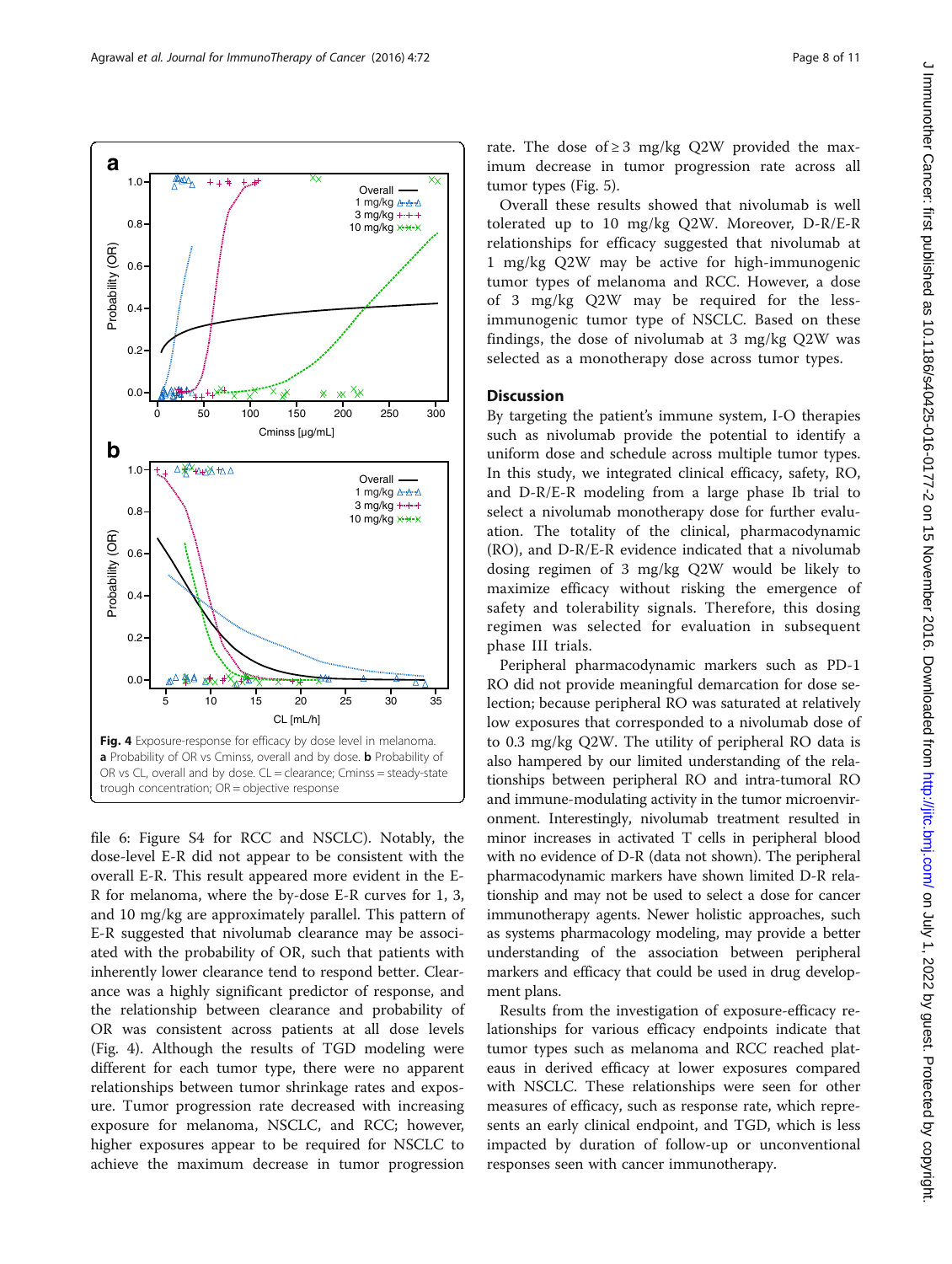<span id="page-8-0"></span>

During the E-R analyses, it was noted that responders appeared to have higher nivolumab exposures than nonresponders at the same dose level. To further investigate this observation, E-R analysis was performed at each dose level. The predicted probability lines for each dose level (1 vs 3 vs 10 mg/kg) were in parallel; thus, the E-R of nivolumab may be confounded by nivolumab

clearance. Interestingly, after a visual observation of higher concentration for responders within a dose level, an E-R was also observed within each dose even if the exposure for non-responders was higher compared with exposure of non-responders at lower dose levels. This indicates that nivolumab baseline clearance, in addition to exposure, may be a predictor for efficacy.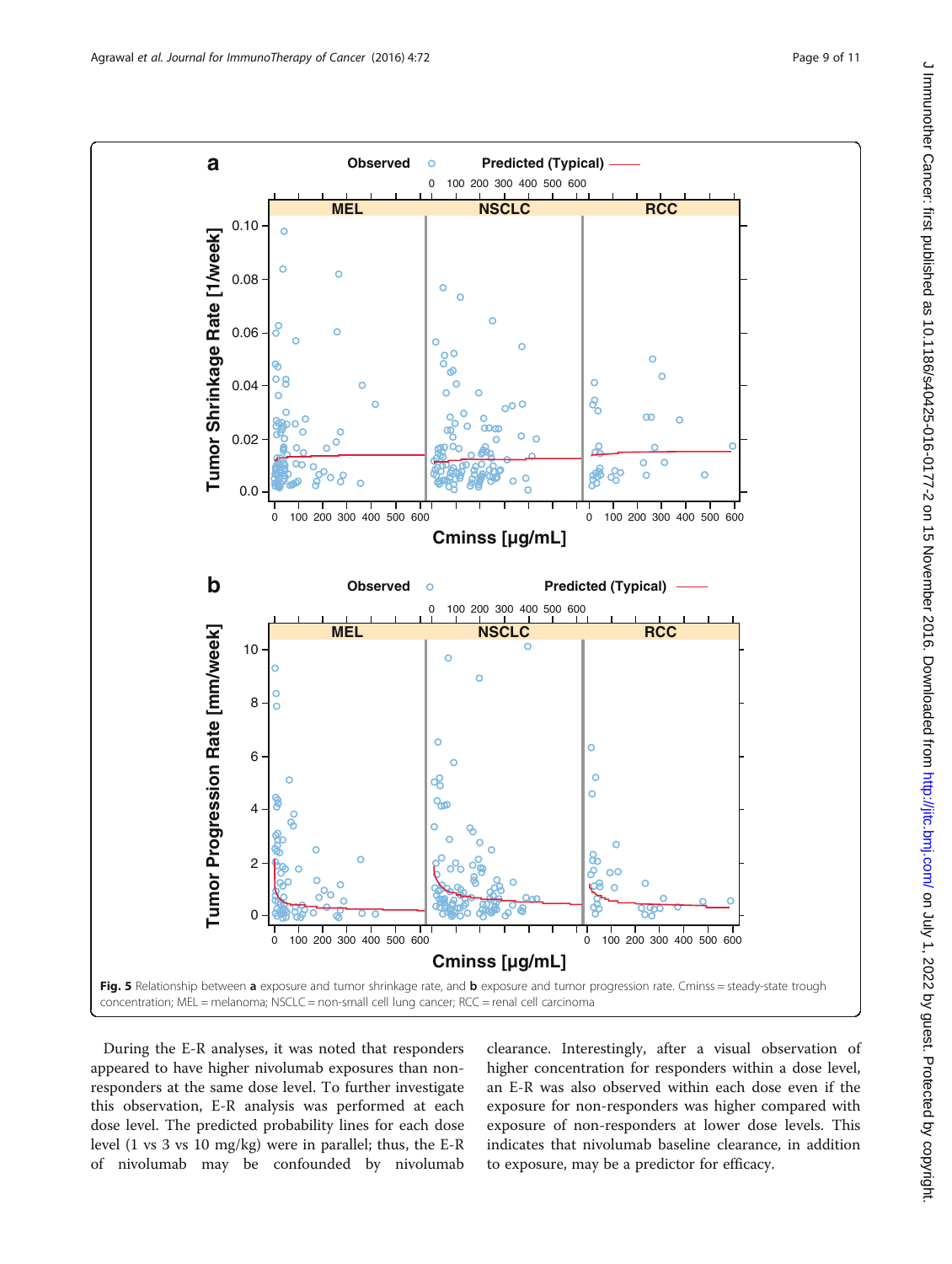<span id="page-9-0"></span>The baseline clearance of nivolumab was lower for complete and partial responders compared with patients with stable or progressive disease. This relationship between nivolumab baseline clearance and efficacy appears to be independent of the established relationship between clearance and nivolumab exposure. Notably, clearance was higher in patients with low baseline serum albumin, which has been reported to be a risk factor for poor prognosis in patients with cancer [\[18\]](#page-10-0). In addition, for monoclonal antibodies for cancer therapy, drug clearance may be a surrogate for tumor-related factors such as tumor burden and disease status that are not fully accounted for by patient-specific covariates such as LDH or Eastern Cooperative Oncology Group (ECOG) status [[19](#page-10-0)]. In order to differentiate the potential interplay between nivolumab exposure and clearance on efficacy, ongoing studies are refining the nivolumab E-R analyses with larger phase III datasets by including clearance as a covariate in the E-R modeling. However, it is important that contribution of effect of clearance and true E-R should be teased out during dose selection for monoclonal antibodies in cancer drug development. It is also recommended to evaluate a minimum of two dose levels to study the confounding effect of clearance in dose-selection activity.

It should be noted that these analyses were performed irrespective of PD-L1 expression due to the limited availability of these data early in the nivolumab development program. Therefore, the selected dose is likely to provide optimal efficacy in a mixed PD-L1 expression population. Subsequent phase III trials demonstrated that the dose chosen from the integrated evaluation of multiple endpoints across high- and low-immunogenic tumor types resulted in survival benefits to patients irrespective of PD-L1 expression levels [[4](#page-10-0), [13](#page-10-0), [20, 21\]](#page-10-0). In NSCLC, 1-, 2-, and 3-year OS rates at 3 mg/kg were 56, 42, and 27 %, respectively [[20\]](#page-10-0). Similarly, 1- 2-, 3-, and 4-year OS rates in melanoma at 3 mg/kg were 65, 47, 41, and 35 %, respectively [[4\]](#page-10-0). Further validation of the dose-selection methodology has subsequently been demonstrated by the results of randomized phase III trials in melanoma, NSCLC, and RCC, each meeting their respective primary survival endpoints at the selected dose and schedule [\[9](#page-10-0)–[12\]](#page-10-0).

Based on the above analyses, 3 mg/kg Q2W offers a unified dose that provides optimized efficacy across melanoma, RCC, and NSCLC tumor types. However, additional studies are required to further optimize the dosing regimen and treatment duration of immunotherapeutic agents.

Although survival is the gold standard endpoint for fully establishing efficacy for anti-cancer agents, early tumor shrinkage could offer an appealing surrogate of survival in the context of dose selection. This approach was evaluated for cancer immunotherapy by correlating

ipilimumab exposure, tumor shrinkage, and survival [[22\]](#page-10-0). Taken together, dose selection based on early efficacy endpoints and TGD modeling can provide reasonable confidence that a selected dose will result in meaningful survival benefit.

#### Conclusions

In summary, an integrated methodology utilizing phase Ib clinical activity, safety, D-R/E-R, and pharmacodynamic data indicated an optimal biologic nivolumab monotherapy dose of 3 mg/kg Q2W for further development across different tumor types, and this dose was confirmed in subsequent phase III trials that demonstrated the OS benefits of nivolumab in patients with melanoma, NSCLC, and RCC. The approaches and methodologies described may be applied to emerging I-O agents where limited survival data are available during the early stages of clinical development.

#### Additional files

[Additional file 1: Figure S1.](dx.doi.org/10.1186/s40425-016-0177-2) Study design. AE = adverse event; cCR = confirmed complete response; cPD = confirmed progressive disease; CR = complete response; PD = progressive disease; PR = partial response; SD = stable disease; uCR = unconfirmed complete response; Q2W = every 2 weeks; Q8W = every 8 weeks. (PDF 860 kb)

[Additional file 2: Table S1.](dx.doi.org/10.1186/s40425-016-0177-2) Baseline patient characteristics from CA209-003 in all treated patients. (DOCX 17 kb)

[Additional file 3: Table S2.](dx.doi.org/10.1186/s40425-016-0177-2) Dose information summary across all tumor types. (DOCX 16 kb)

[Additional file 4: Figure S2.](dx.doi.org/10.1186/s40425-016-0177-2) Actual dose received versus dosing day. MEL = melanoma; NSCLC = non-small cell lung cancer; RCC = renal cell carcinoma. (PDF 933 kb)

[Additional file 5: Figure S3.](dx.doi.org/10.1186/s40425-016-0177-2) Exposure-response for efficacy of nivolumab by dose level in RCC. (A) Probability of OR vs Cminss, overall and by dose. (B) Probability of OR vs CL, overall and by dose.  $CL =$  clearance; Cminss = steady-state trough concentration; OR = objective response; RCC = renal cell carcinoma. (PDF 697 kb)

[Additional file 6: Figure S4.](dx.doi.org/10.1186/s40425-016-0177-2) Exposure-response for efficacy of nivolumab by dose level in NSCLC. (A) Probability of OR vs Cminss, overall and by dose (B) Probability of OR vs CL, overall and by dose.  $CL =$  clearance; Cminss = steady-state trough concentration; NSCLC = non-small cell lung cancer; OR = objective response. (PDF 784 kb)

#### Abbreviations

AE: Adverse event; BOR: Best overall response; BTS: Baseline tumor size; Cavgss: Steady-state time-averaged concentration; Cmaxss: Steady-state peak concentration; Cmin: Trough concentration; Cminss: Steady-state trough concentration; CR: Complete response; CRC: Colorectal cancer; CTLA-4: Cytotoxic T-lymphocyte antigen–4; DLT: Dose-limiting toxicity; D-R: Dose-response; E-R: Exposure-response; GFR: Glomerular filtration rate; I-O: Immuno-oncology; LDH: Lactate dehydrogenase; mCRPC: Metastatic castration-resistant prostate cancer; MedDRA: Medical Dictionary for Regulatory Activities; MTD: Maximum tolerated dose; NSCLC: Non-small cell lung cancer; OR: Objective response; ORR: Objective response rates; OS: Overall survival; PD: Progressive disease; PD-1: Programmed death-1; PD-L1: PD-1 ligand; PFSR 24: Progression-free survival rate at 24 weeks; PK: Pharmacokinetics; PPK: Population pharmacokinetics; PR: Linear tumor progression rate; PR: Partial response; Q2W: Every 2 weeks; Q3W: Every 3 weeks; RCC: Renal cell carcinoma; RECIST: Response Evaluation Criteria In Solid Tumors; RO: Receptor occupancy; SR: Tumor shrinkage rate constant; t: Time; TGD: Tumor-growth dynamics; TS: Tumor size